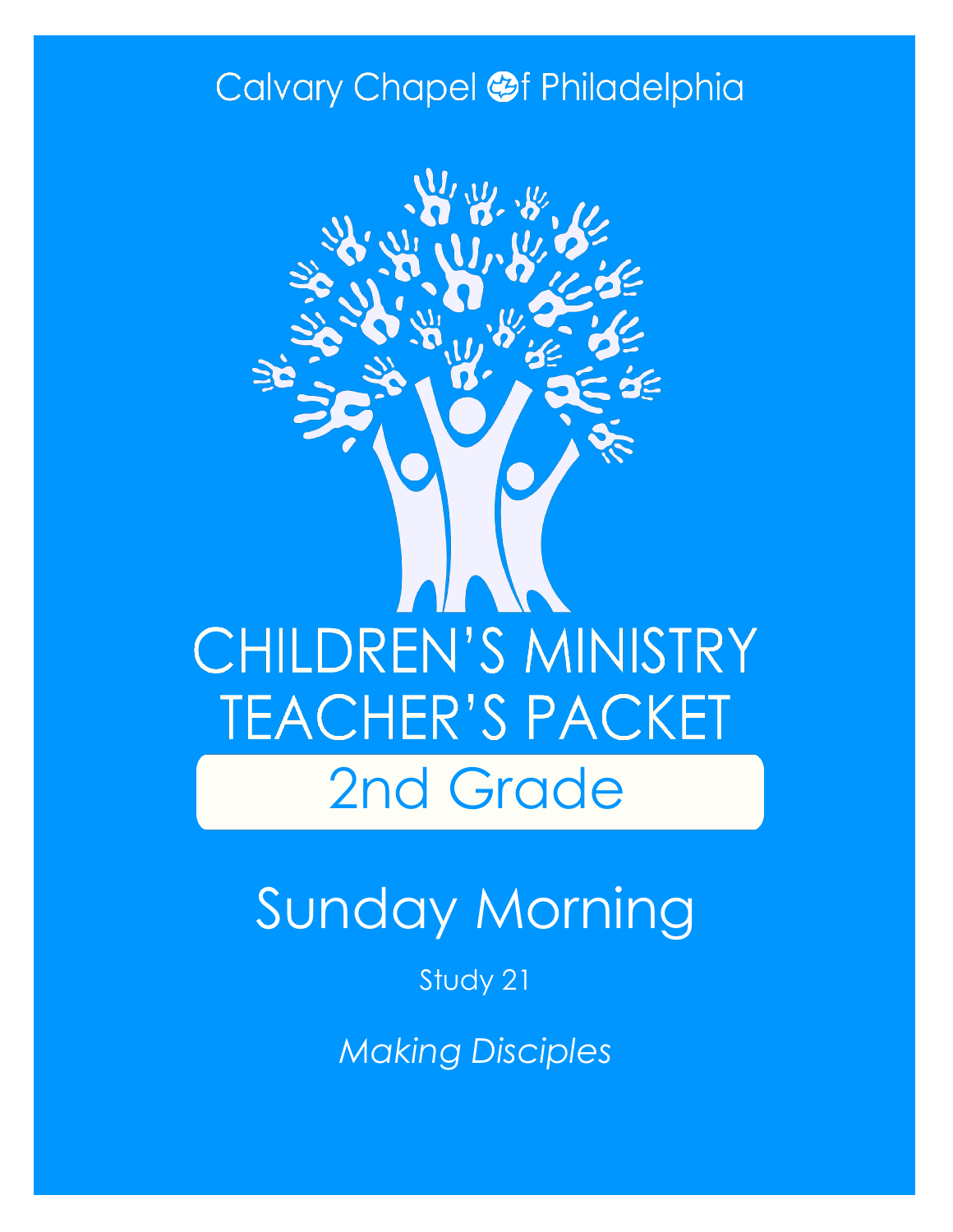## Making Disciples

The Objective is the key concept for this weeks lesson. It should be the main focus of the study

These are the key verses that you will find helpful in teaching your study this week. The "Main passage" is the basis of the study, where the other verse support the objective of the lesson.

These are the books of the Bible we will be memorizing. New books for this month are in bold. If a student can memorize all the books up to this month's books, you may give them a prize from the "reward box" found on your cart.

An introductory activity or question that will settle the class, draw their attention to the study and prepare their hearts for God's Word.

**Objective This lesson will use the story of Philip to explain what the Great Commission is and how we can do our part to fulfill it.**

#### **Key Verses**

Matthew 28:18-20; Acts 8:1-13, 26-40—Main Teaching Passages Acts 6:5

### **Books to Memorize**

Matthew, Mark, Luke, John, Acts, Romans, 1&2 Corinthians, Galatians, Ephesians, Philippians, Colossians, 1&2 Thessalonians, 1&2 Timothy, Titus, **Philemon, Hebrews, James, 1&2 Peter**

## **Hook**

Whisper the message, "Jesus loves you" into a student's ear. Tell the kids that they must sit in their seat until they know the message, and once they know it, they can get up and tell others by whispering it into another student's ear. Then watch as the message spreads. Once everyone has heard, have the class say it out loud together.

The spread of this message is a picture of the spread of the Gospel. Once we hear the message of Jesus, we are told to share it with others. We will be learning today about Jesus' command to spread His message to all people.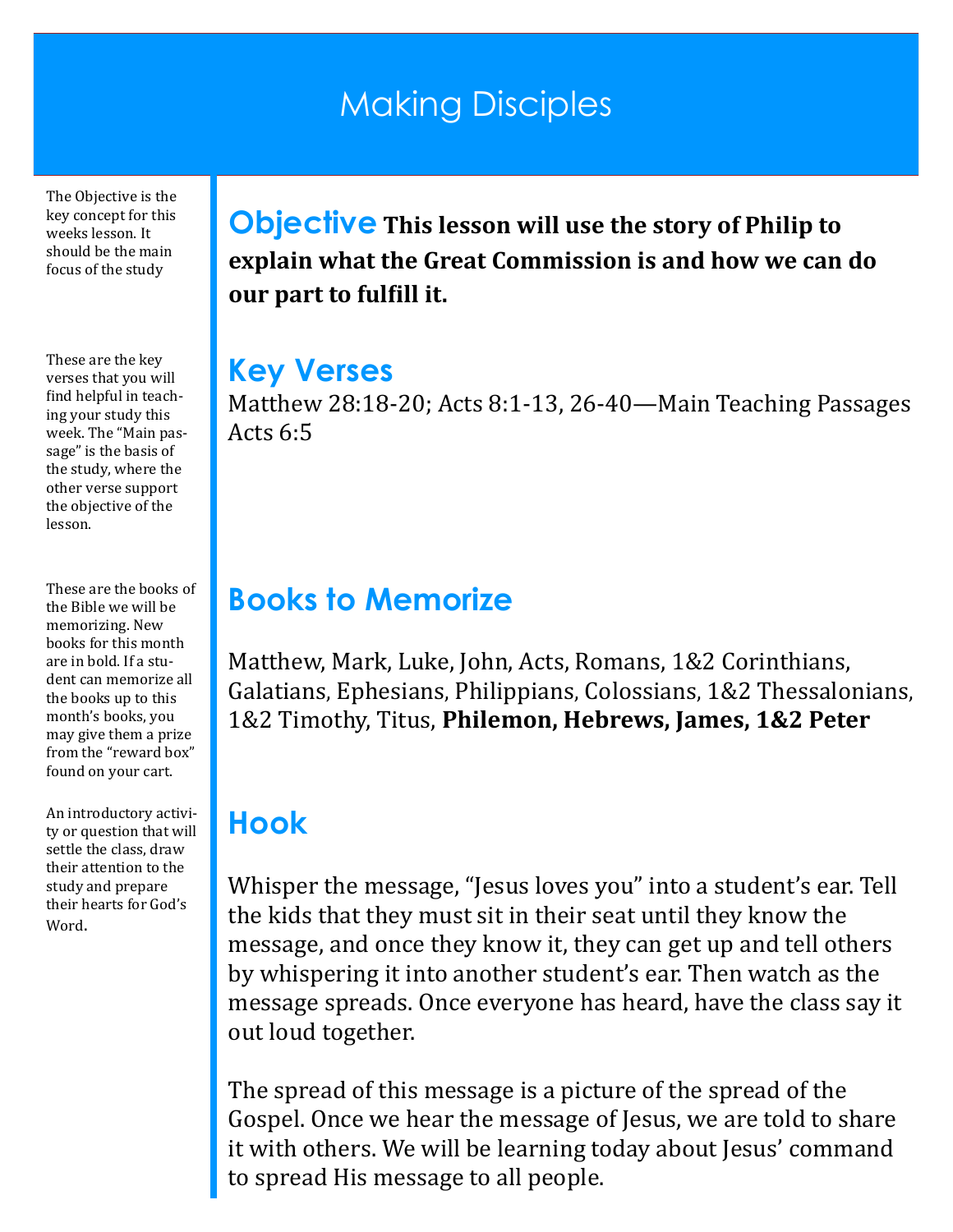What does the Bible say? This is where we will read a passage or series of passages that teach on the subject of the day.

BOOK

Before returning to heaven, Jesus' final command to His followers was that they were to go and make disciples of all nations, baptizing them and teaching what Christ taught (Matthew 28:18-20). These instructions were accompanied by the reminder that all authority had been given to Him and the promise that He would always be with them. Today, we are going to study the ministry of a man who obeyed this command.

Most of what we know about Philip the evangelist is found in Acts 8. We are first introduced to him in Acts 6:5, but in Acts 8:5 we see that he left Jerusalem for Samaria in the midst of a great persecution. There he preached the Gospel and performed miracles, bringing great joy to the city. However, in Samaria there was a man named Simon who did magic. He used his magic to deceive people into following him rather than God, and for years people listened to him. But when the people heard Philip's preaching about Christ, they began to believe and were baptized. Even Simon believed when he saw the miracles Philip did.

Then an angel told Philip to leave Samaria and go to the desert of Gaza. Philip obeyed, and the Spirit led him to a servant of the Queen of Ethiopia. The servant was reading Isaiah 53, but he didn't understand it. Philip explained that this was a prophecy about Jesus and shared the Gospel with him. The servant believed and was baptized. In the end, the servant left rejoicing and Philip continued preaching in other cities.

## LOOK

Philip's ministry is a great example of someone fulfilling Jesus' words in Matthew 28:18-20 (also known as the Great Commission). Wherever he went and whoever he met, he told everyone he could about the Gospel and tried to lead them to Christ. He did this in many different ways. In Acts 8, we see him preaching to both a large city and to a single person. In Samaria he used miracles, but with the servant he just answered a question. He preached in Samaria because persecution forced him there, and he went to the Ethiopian because God told him to. No matter where he was or who he was with, Philip did his best to obey the Great Commission and preach the Gospel to all people.

The Great Commission was given to the first Christians who were alive when Jesus returned to heaven, but it is just as important that we obey it today. It doesn't matter how old you are, where you live, what you do, or how long you have been a believer. Every Christian is supposed to preach the Gospel to unbelievers wherever we go. The Great Commission is for all of us.

The interpretation/ exegesis of the passage. What does this passage mean? How does this passage apply to my life?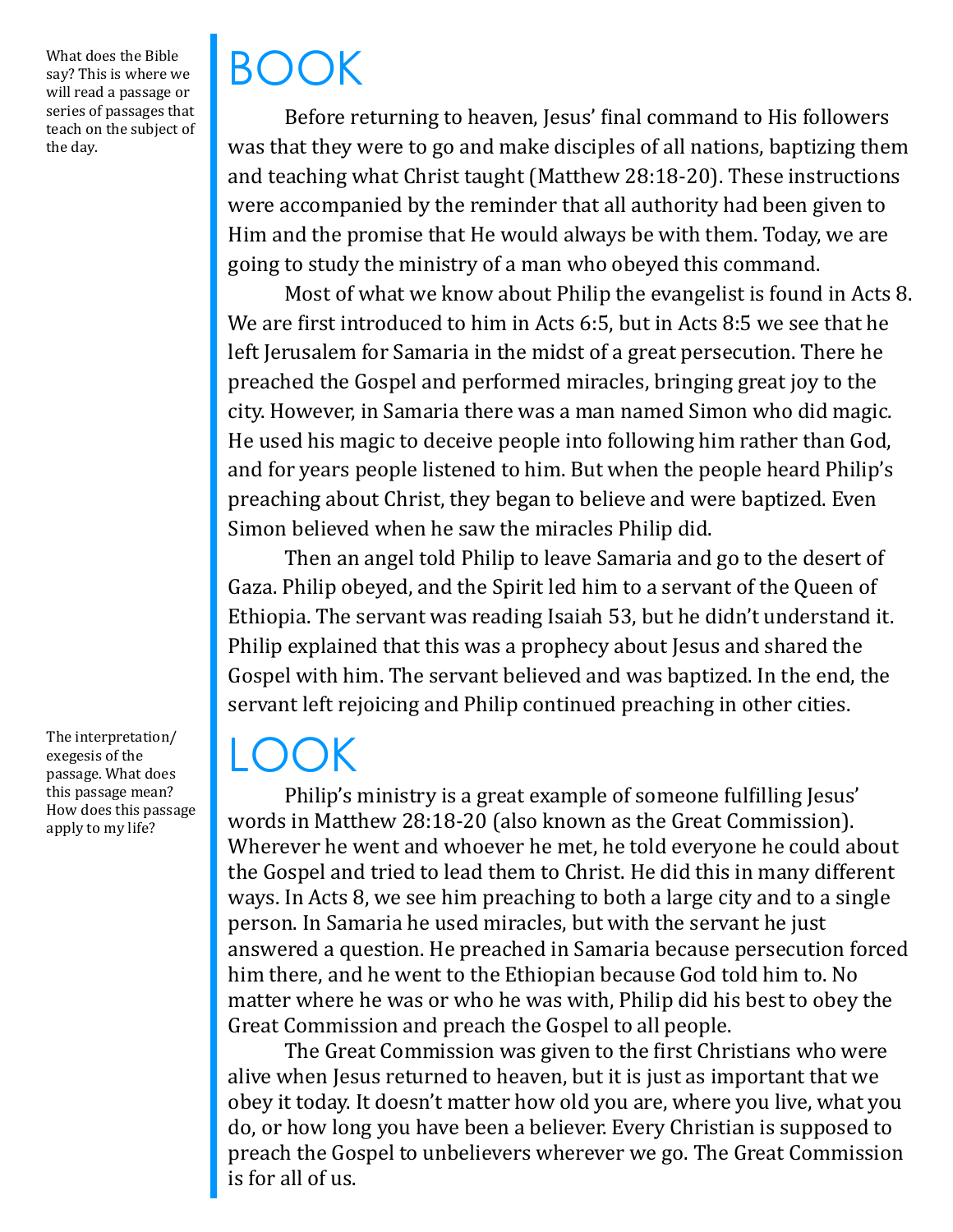## LOOK (Continued)

There are many different places we can preach the Gospel. Our schools, neighborhoods, sports teams, activities, and even our own homes (if someone you live with is not a Christian) can all be places where we can tell others about Jesus. We can also make disciples in many different ways. Some people like to get up on stages or platforms and preach the Gospel to large groups of people. Many Christians have gone up to total strangers and tried to have a conversation about Jesus. Others prefer to have private conversations with friends and loved ones. For some people, God calls them to go to another country to share the good news, but most believers simply preach the Gospel where they live. No matter where or how we tell others about Jesus, what's important is that, like Philip, we are obedient to what God tells us to do and preach the Gospel wherever He takes us.

Telling someone about Jesus might sound scary to you, but don't worry. We learned a few weeks ago that the Holy Spirit is inside all believers, and He can help us to have courage and give us the right words to say when we preach the Gospel. Also, as we read in Matthew 28:20, Jesus said He would always be with us.

## TOOK

As a class, review the books of the Bible Matthew-2 Peter.

Review the lesson by asking the class what the Great Commission is. How did Philip obey it? What are some ways we can obey it?

**Pray:** Ask Jesus for help to spread the Gospel to all people. Thank Him for His promise to be with us always and to give us the Holy Spirit to help us preach the Gospel.

Parent Question: How can I obey Matthew 28:18-20?

What is my response to this passage of Scripture? How should my life change according to what this passage teaches me? What are the practical things I can do throughout the week to make this true in my life?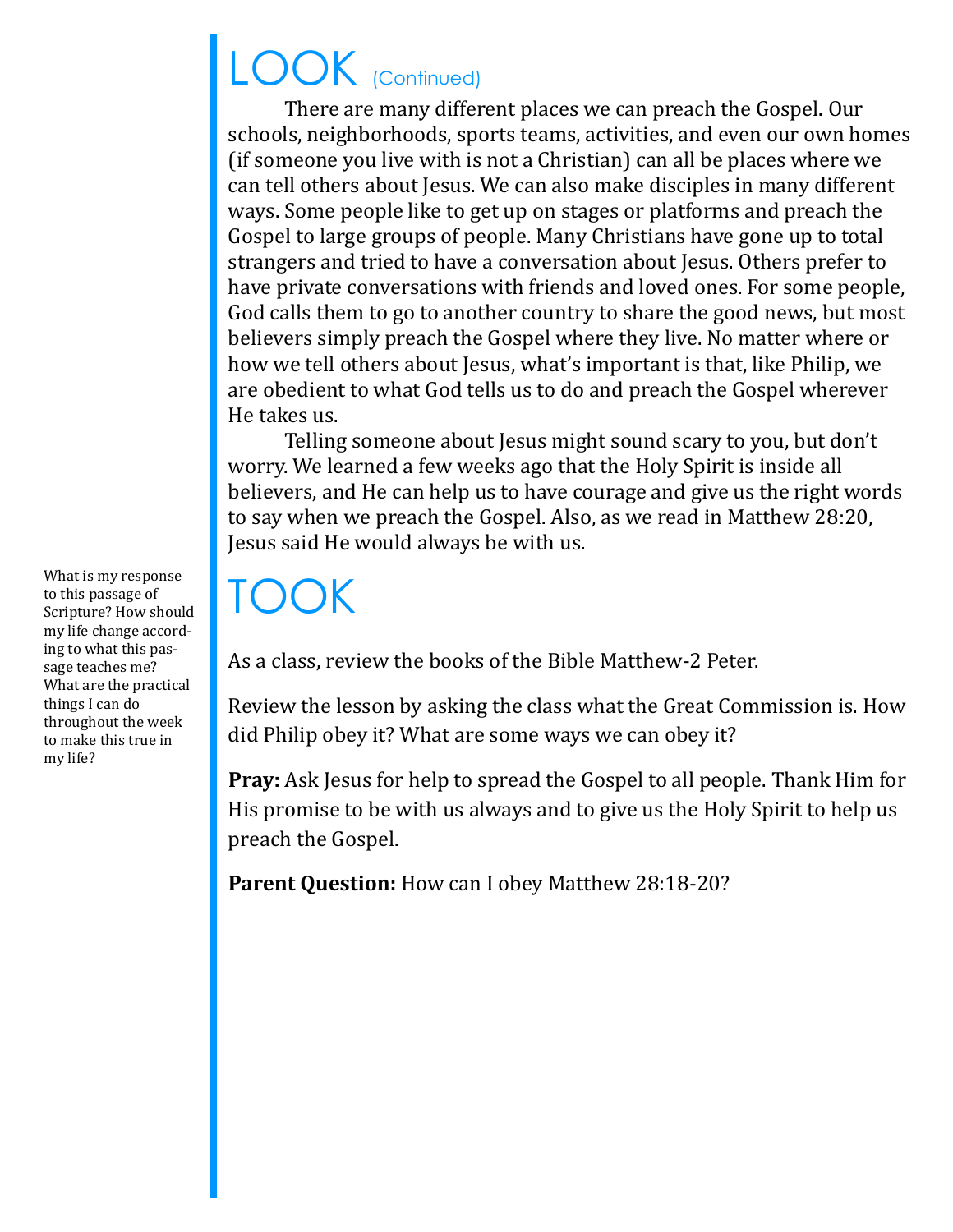## FURTHER STUDY

#### **Commentary on Acts 8:1-13, 26-40 by David Guzik**

#### *PHILIP AND THE SAMARITANS*

A. Saul persecutes the church.

1.  $(Act 8:1)$  The church is persecuted and scatters.

**Now Saul was consenting to his death. At that time a great persecution arose against the church which was at Jerusalem; and they were all scattered throughout the regions of Judea and Samaria, except the apostles.**

#### b. **A great persecution arose against the church**:

Stephen's death was only the beginning. The floodgates of persecution were now open against the Christians. Saul was only one of many persecutors of Christians.

i. This was the first persecution of the Christians as a whole. Before, the apostles had been arrested and beaten and persecuted; here, every believer was threatened with violence and perhaps death.

ii. On Sunday, January 8, 1956, on the shores of a lonely river deep in the jungles of Ecuador, natives murdered five missionaries who came to tell about Jesus. To many, this death seemed like a senseless tragedy. Many could only see five young missionaries who had their careers cut short or the five widows and fatherless children. But God did an amazing work through those five men, even in their deaths, and the blessing still reverberates through people like Elisabeth Elliot – one of the five women whose husband was murdered.

iii. In the same way, Stephen's death might seem sort of meaningless at first glance. His young ministry of power and eloquence was cut abruptly short. His ministry also seemed to end in failure – no one was immediately brought to faith, and all that came forth was more persecution against the church. But as always has been the case, the blood of the martyrs became the seed of the church.

c. **They were scattered throughout the regions**: Now the Christians were forced to do what they had been reluctant to do – get the message of Jesus out to the surrounding **regions**.

i. **Scattered**: According to Boice, there are two different words in the ancient Greek language for the idea of "scattered." One has the idea of scattering in the sense of making something disappear, like scattering someone's ashes. The other word has the idea of scattering in the sense of planting or sowing seeds. This is the ancient Greek word used here.

ii. In [Acts 1:8](https://www.blueletterbible.org/kjv/acts/1/8/s_1019008) Jesus clearly told His followers to look beyond Jerusalem and bring the gospel to Judea, Samaria, and the whole world. But to this point, Jesus' followers had not done this.

iii. The resulting good of the spread of the gospel leads some to see this persecution as being the will of God. God can and will use pressing circumstances to guide us into His will. Sometimes we have to be shaken out of our comfortable state before we do what God wants us to do.

2. [\(Act 8:2](https://www.blueletterbible.org/kjv/acts/8/2/s_1026002)-4) The burial of Stephen.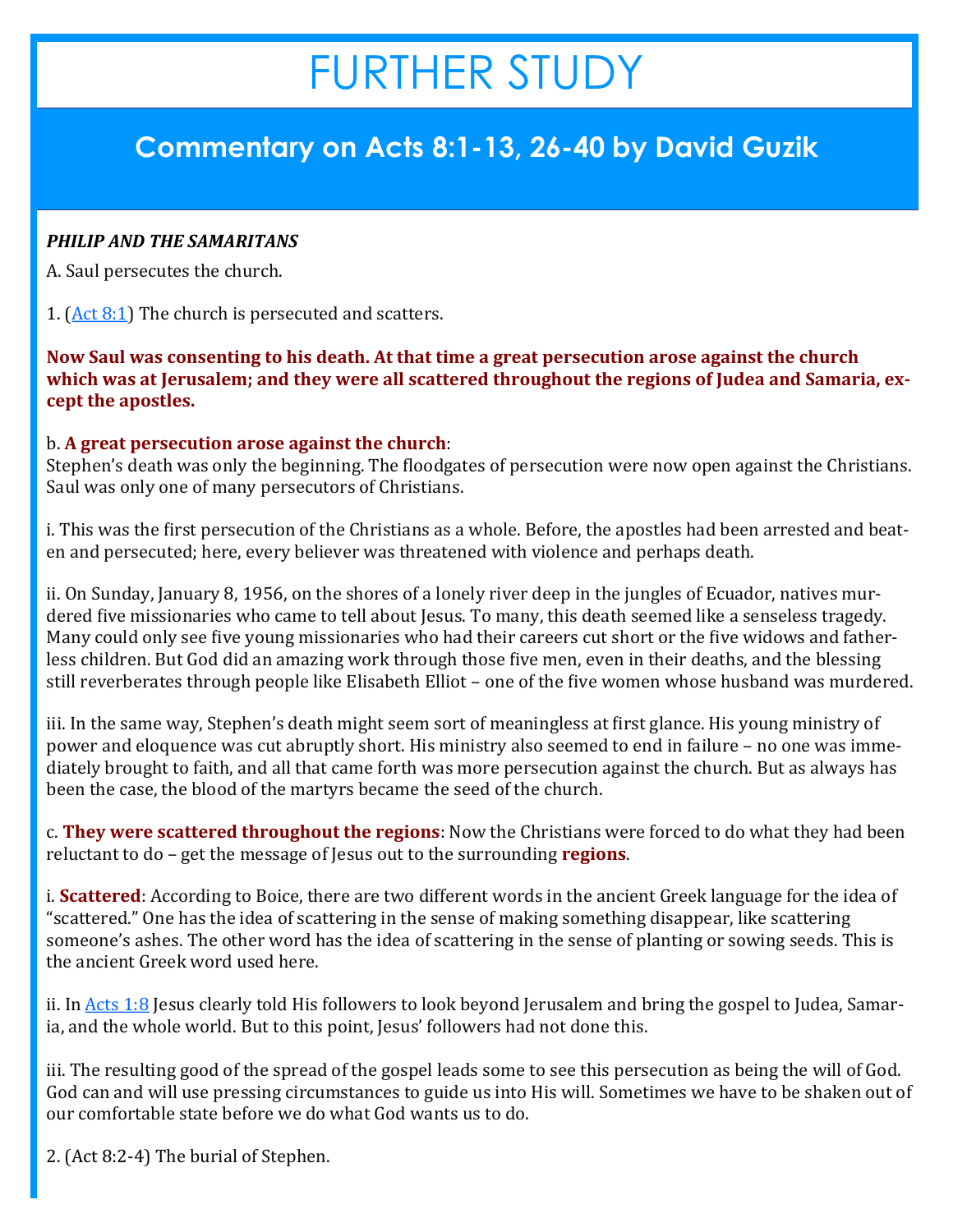**And devout men carried Stephen** *to his burial,* **and made great lamentation over him. As for Saul, he made havoc of the church, entering every house, and dragging off men and women, committing** *them* **to prison. Therefore those who were scattered went everywhere preaching the word.**

b. **Those who were scattered went everywhere preaching the word**: The end result was for the glory of God, because the persecution simply served to spread the message. We shouldn't think that those who left Jerusalem left as formal preachers. Most were "accidental missionaries" who talked about Jesus wherever they went.

i. "The statement that they *preached the word* is misleading; the Greek expression does not necessarily mean more than *shared the good news*." (Stott)

ii. We can be just like these early Christians. We can share the good news of what Jesus has done in our lives. Most people don't come to Jesus through a professional preacher or an evangelist; they come to Jesus through people just like us.

iii. "In every church where there is really the power of the Spirit of God, the Lord will cause it to be spread abroad, more or less. He never means that a church should be like a nut shut up in a shell; nor like ointment enclosed in a box. The precious perfume of the gospel must be poured forth to sweeten the air." (Spurgeon)

B. Philip preaches to the Samaritans.

1. ([Act 8:5](https://www.blueletterbible.org/kjv/acts/8/5-8/s_1026005)-8) Philip brings the gospel to the Samaritans.

**Then Philip went down to the city of Samaria and preached Christ to them. And the multitudes with one accord heeded the things spoken by Philip, hearing and seeing the miracles which he did. For unclean spirits, crying with a loud voice, came out of many who were possessed; and many who were paralyzed and lame were healed. And there was great joy in that city.**

a. **Philip**: Like Stephen, he was one of the men chosen to serve the church family in practical ways when the dispute regarding Hellenist widows arose (Acts  $6:5$ ). He was one of those forced to flee persecution (Acts  $8:1$ ), ending up in Samaria.

b. **Preached Christ to them**: After the Jews had rejected the gospel again, we see God extending the offer of salvation in Jesus out to other peoples, beginning with the Samaritans.

c. **The city of Samaria**: 600 years before this, the Assyrians conquered this area of northern Israel and deported all the wealthy and middle-class Jews from the area. Then they moved in a pagan population from afar. These pagans intermarried with the lowest classes of remaining Jews in northern Israel, and from these people came the Samaritans.

i. Generally speaking, the Jews of that day hated the Samaritans. They considered them compromising halfbreeds who corrupted the worship of the true God. "There was deep-seated prejudice, amounting almost to hatred, standing between the Jews and the Samaritans." (LaSor)

ii. James and John (and the other disciples as well) once thought that the Samaritans were only good for being burned by God's judgment ([Luke 9:51](https://www.blueletterbible.org/kjv/luke/9/51-56/s_982051)-56).

iii. Jesus' experience with the Samaritan woman at the well ([John 4\)](https://www.blueletterbible.org/kjv/john/4/1-54/s_1001001) and His story about the kindness of a Samaritan ([Luke 10:25](https://www.blueletterbible.org/kjv/luke/10/25-37/s_983025)-37) illustrate the natural tension between the Jews and Samaritans of that time.

iv. Yet, Philip **preached Christ to them**. Because Jesus had worked in him there was no room for this kind of prejudice in his heart or mind. He wasn't a racist towards the Samaritans.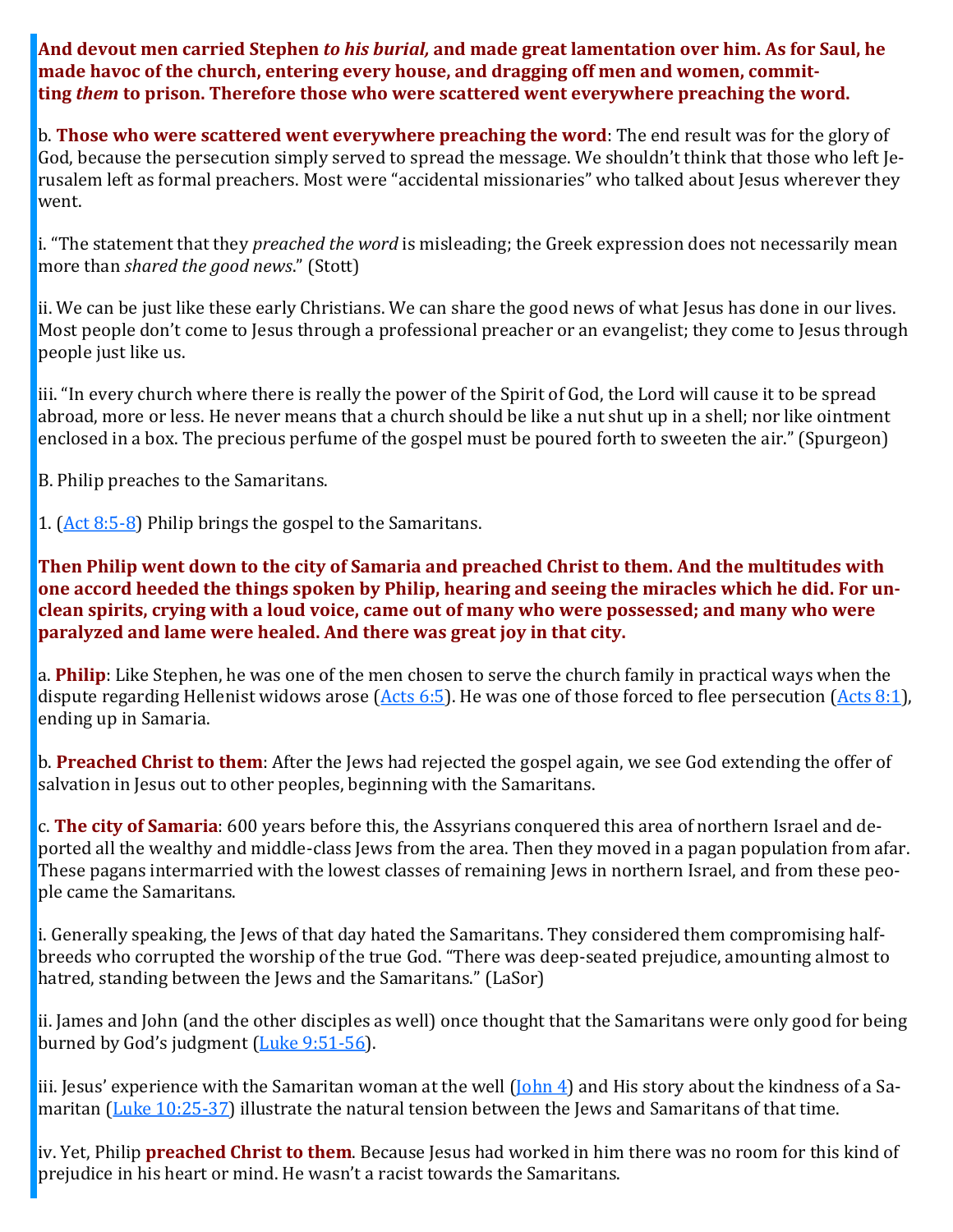d. **Hearing and seeing the miracles which he did**: Philip came presenting the gospel, with signs and wonders following as an impressive confirmation. When the people found Jesus, **there was great joy in that city**.

i. Undoubtedly, one reason there was such fruit was that Jesus had sown the seed in Samaria during His ministry (John  $4:1-26$ ). Now Philip reaped the harvest.

ii. The **great joy in that city** came from great sorrow and pain in Jerusalem. It came from the reality of spiritual power (**the miracles which he did**). But it especially came as Philip **preached Christ to them**.

iii. "Beloved friends, I delight to preach to you all the doctrines which I find in God's Word; but I desire always to preach the person of Christ above the doctrine; the doctrine is but the chair in which Christ sits as a Prophet to instruct us." (Spurgeon)

2. ([Act 8:9](https://www.blueletterbible.org/kjv/acts/8/9-13/s_1026009)-13) Simon the Sorcerer believes.

**But there was a certain man called Simon, who previously practiced sorcery in the city and astonished the people of Samaria, claiming that he was someone great, to whom they all gave heed, from the least to the greatest, saying, "This man is the great power of God." And they heeded him because he had astonished them with his sorceries for a long time. But when they believed Philip as he preached the things concerning the kingdom of God and the name of Jesus Christ, both men and women were baptized. Then Simon himself also believed; and when he was baptized he continued with Philip, and was amazed, seeing the miracles and signs which were done.**

a. **A certain man called Simon**: This Simon had a fair degree of local fame. He was honored as one who didn't only *have* the power of God; they said of him **"This man** *is* **the great power of God."**

b. **Who previously practiced sorcery**: In the Bible **sorcery** is associated with occult, magical practices – and often with the taking of mind and mood altering drugs. Whatever *real* power Simon had, it was from Satan, not God.

i. The specific wording indicates that Simon was a *magi*. In the ancient world there was a class of astronomers and scientists known as magi ([Matthew 2:1\)](https://www.blueletterbible.org/kjv/matthew/2/1/s_931001), but local wizards and sorcerers also took the title. They used it to prey on the ignorance and superstitions of the common people.

ii. "Ramsay describes the magi (esp. the lower sort who appealed to the widespread superstition of the ancient world) as the strongest influence that existed in that world and one that must either destroy or be destroyed by Christianity." (Williams)

c. **And they heeded him because he had astonished them with his sorceries**: The Samaritans wrongly assumed that because Simon had *real* spiritual power, it was from God – yet that simply wasn't the case.

d. **But when they believed Philip as he preached the things concerning the kingdom of God and the name of Jesus Christ**: Those who had previously been **astonished** by Simon and **his sorceries** now **believed Philip** and what he preached. He brought the message of the gospel and they believed it.

i. Those who believed proclaimed their faith when they **were baptized**. "There is no hint of any deficiency in their faith.Certainly Philip recognized none, else he would not have baptized them." (Williams)

e. **Amazed, seeing the miracles and signs which were done**: Simon was convinced by Philip's preaching and amazing miracles, to the point where he declared belief, was baptized, and **continued with Philip**. Simon became a follower of Philip and his ministry.

i. At this point – up to  $\frac{\text{Acts } 8:13}{\text{etcs } 6:13}$  – there is nothing to indicate that Simon's belief was false or insincere. Yet it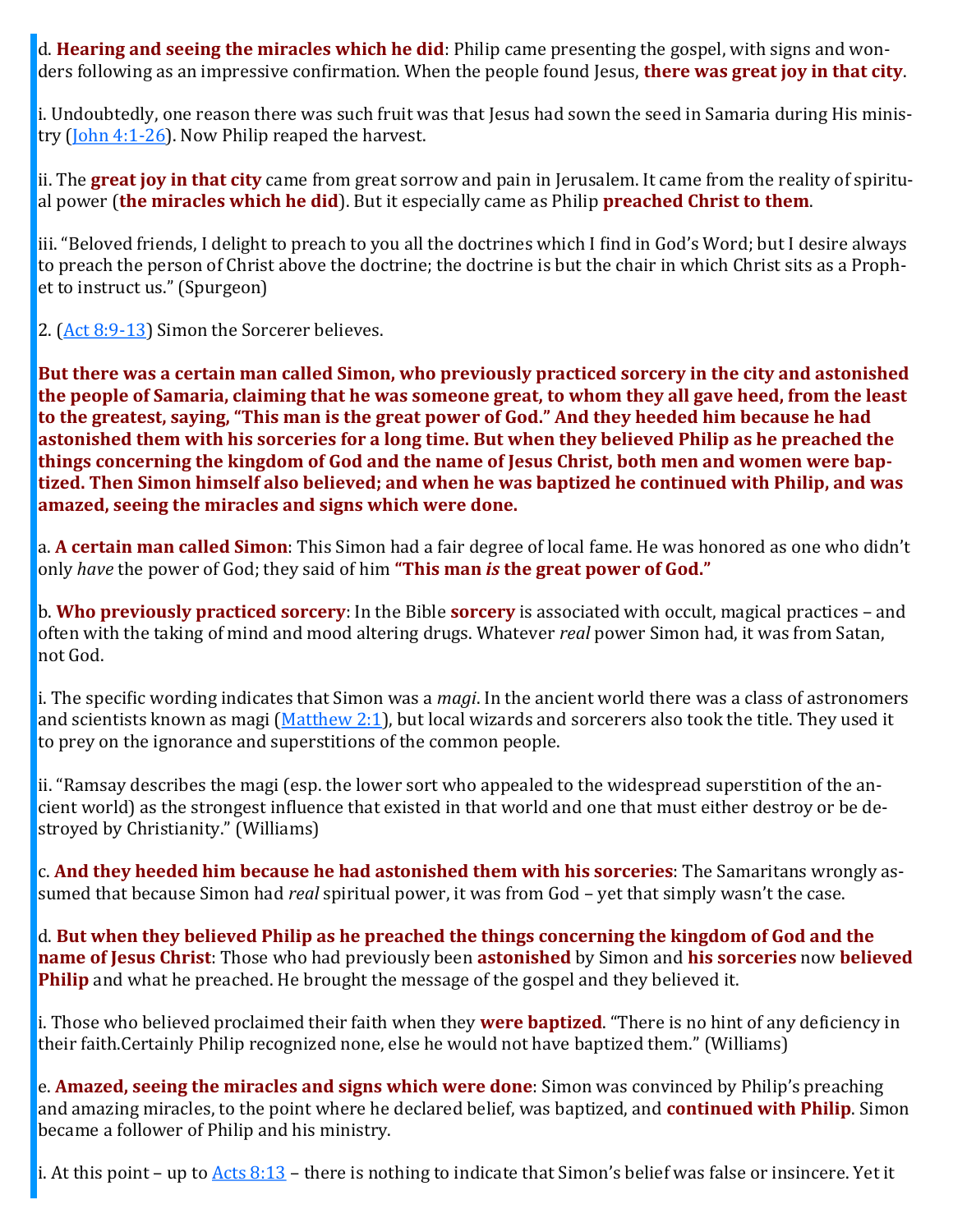will be tested by his conduct and response over time.

C. Philip preaches to the Ethiopian.

1. ([Act 8:26](https://www.blueletterbible.org/kjv/acts/8/26-28/s_1026026)-28) Philip, led by the Holy Spirit, is directed to an Ethiopian government official.

**Now an angel of the Lord spoke to Philip, saying, "Arise and go toward the south along the road which goes down from Jerusalem to Gaza." This is desert. So he arose and went. And behold, a man of Ethiopia, a eunuch of great authority under Candace the queen of the Ethiopians, who had charge of all her treasury, and had come to Jerusalem to worship, was returning. And sitting in his chariot, he was reading Isaiah the prophet.**

a. **Arise, and go toward the south**: We might have thought that Philip would object to leaving the great success of the work in Samaria to go out to the desolate desert, but God had a plan in it all. Philip submitted to God's plan.

i. "Philip was the front-line man. He seemed to be utterly indispensable. Yet it was at precisely this moment when God called him to leave the area." (Boice)

ii. If one heard the call to leave such a blessed, fruitful ministry, one likely would think it was the devil speaking and not the Lord. One might think, "Not now" or "Not me" or "Not there."

b. **This is desert**: Leaving fruitful ministry to go to a **desert** is foolish from man's perspective, but wise if directed by God. What could be more foolish than to leave a place of prospering ministry and go to a desert road?

i. "There were two roads from Jerusalem to Gaza, and the Spirit commands Philip to take the one that was seldom used." (MacArthur)

ii. "If Christ is hindered, it is because some Philip is not willing to go!" (Morgan)

iii. "We have seen him, from the day of Pentecost on, moving on *multitudes*; we now trace his motions in the *individual*, and see him in his individual dealing and leading – observing how he guides *one believer* and leads *one inquirer*." (Pierson) Philip wasn't the only one being led by the Spirit. The man of Ethiopia was also, though he didn't yet know it.

c. **A man of Ethiopia…had come to Jerusalem to worship**: On the desert road, Philip encountered an Ethiopian proselyte to Judaism returning from Jerusalem – reading the Bible!

i. This **Ethiopia** – much larger than modern-day Ethiopia – was the land where the Queen of Sheba came from, who saw the glory of Solomon's kingdom and professed faith in the God of Israel. It's possible that pieces of the Jewish faith were passed on through the centuries to men like this servant of the queen.

ii. "He was a noble man on a noble search." (Hughes) We can't say if the Ethiopian found God in his visit to Jerusalem, but he certainly found the Word of God – and reading the Word of God would lead him to God.

d. **Of great authority…who had charge of all her treasury**: The Ethiopian was a successful man. Yet his success obviously didn't answer all the questions in his life. He knew he needed some real spiritual answers in his life, and he was seeking God.

i. **Candace** was the title for certain female royalty in Ethiopia.

e. **He was reading Isaiah the prophet**: The Ethiopian was hungry for God's Word. Typically, the scroll would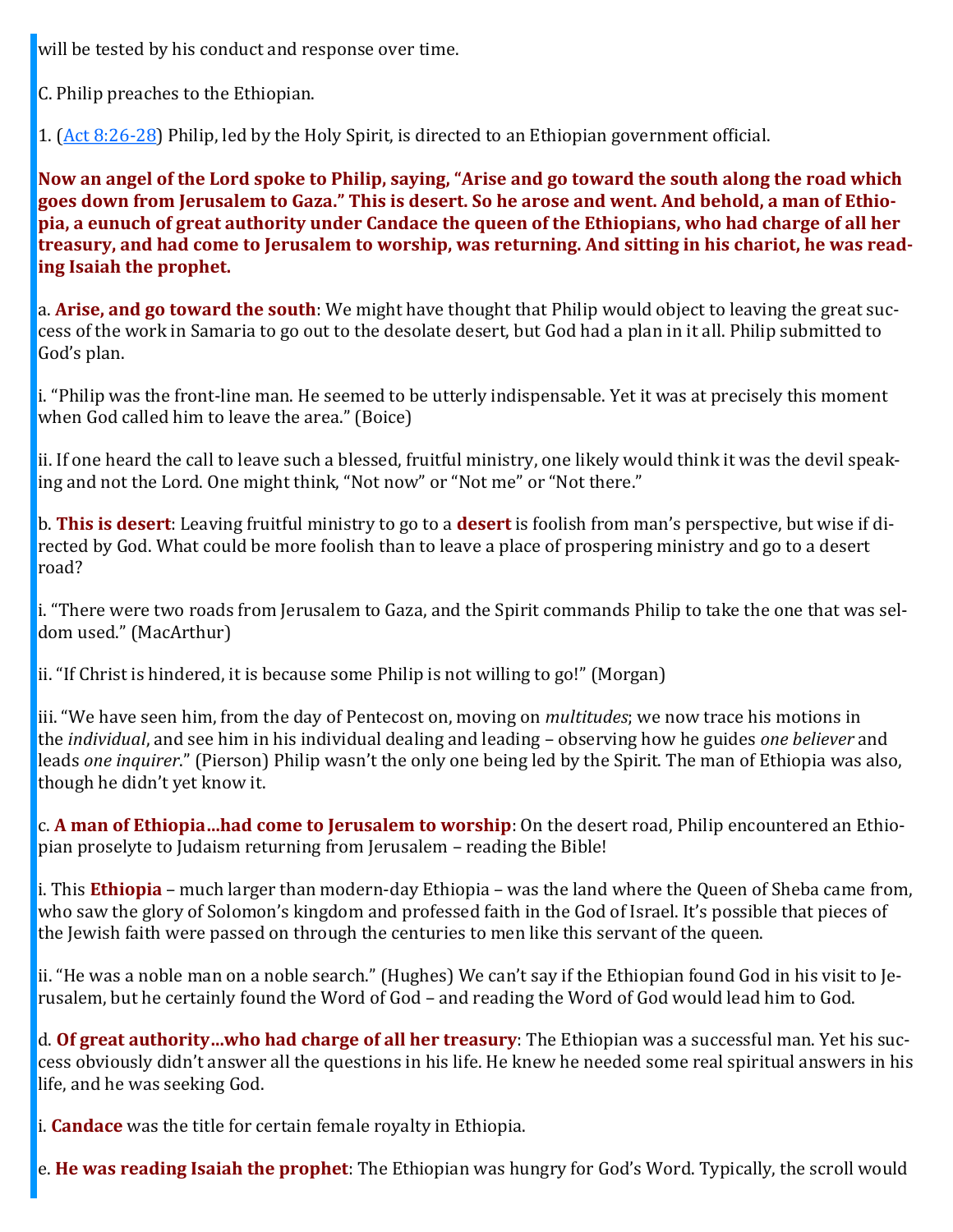cost him a lot of money, so it showed that he really wanted to read and know God's word.

2. ([Act 8:29](https://www.blueletterbible.org/kjv/acts/8/29-31/s_1026029)-31) The Ethiopian invites Philip to explain the Bible.

**Then the Spirit said to Philip, "Go near and overtake this chariot." So Philip ran to him, and heard him reading the prophet Isaiah, and said, "Do you understand what you are reading?" And he said, "How can I, unless someone guides me?" And he asked Philip to come up and sit with him.**

a. **The Spirit said to Philip**: It took real boldness for Philip to go right up to the Ethiopian's chariot and speak to him, but that is what the Holy Spirit told him to do.

i. The Ethiopian was a rich man, a man of power, and at least in some way a celebrity. Yet Philip knew he needed Jesus just a much as anyone else. We should never fear speaking to those who are considered to be important people about Jesus.

ii. We often shrink back from speaking boldly about Jesus, and the world lets us know we shouldn't talk about such things. But the world does not hesitate to impose its own message on us. We should be just as bold to the world about Jesus as the world is bold to us about sin.

b. **Heard him reading**: It was common in the ancient world to read aloud. Philip knew what the Ethiopian was reading by listening as he read.

c. **Heard him reading the prophet Isaiah**: Philip knew at that moment that God had given him an open door, a prepared heart. Plainly, God had arranged this meeting between Philip and the Ethiopian; this is a wonderful example of how God opens doors for evangelism. God directed Philip because God had already arranged an open door.

i. One of our greatest jobs in preaching the gospel is to simply pray for open doors. Then, having prayed for open doors, we must keep alert to the opportunities God presents.

ii. Philip was effective as an evangelist because he knew how to flow with what the Holy Spirit wanted to do. He was truly led by the Spirit, not by his own whims and feelings.

d. **Do you understand what you are reading?** It was good for the Ethiopian to read the Bible, but unless **understanding**was brought to him, there was little benefit from his reading. But God had brought someone (Philip) to bring understanding.

i. "It was a good question – inoffensive, yet a subtle but gracious offer to explain the passage if the Ethiopian official was interested in receiving one." (Boice)

ii. **How can I, unless someone guides me?** This is the proper question of anyone who wants to understand the Bible. We should never feel bad if we need to be taught before we can understand many things.

iii. It is wonderful when we come to understand the great truths of Bible on our own, but God also has a place and a purpose for teachers among the followers of Jesus.

iv. To get more understanding from our Bibles, we must plunge in. Butterflies wander over the flowers in the garden and accomplish nothing, but bees plunge right down into the flower, and carry away essential food. We won't get anything if we just hover over our Bibles; we have to dive right in.

3. ([Act 8:32](https://www.blueletterbible.org/kjv/acts/8/32-35/s_1026032)-35) Starting at the Isaiah passage, Philip preaches Jesus to the Ethiopian.

**The place in the Scripture which he read was this: "He was led as a sheep to the slaughter; and as a**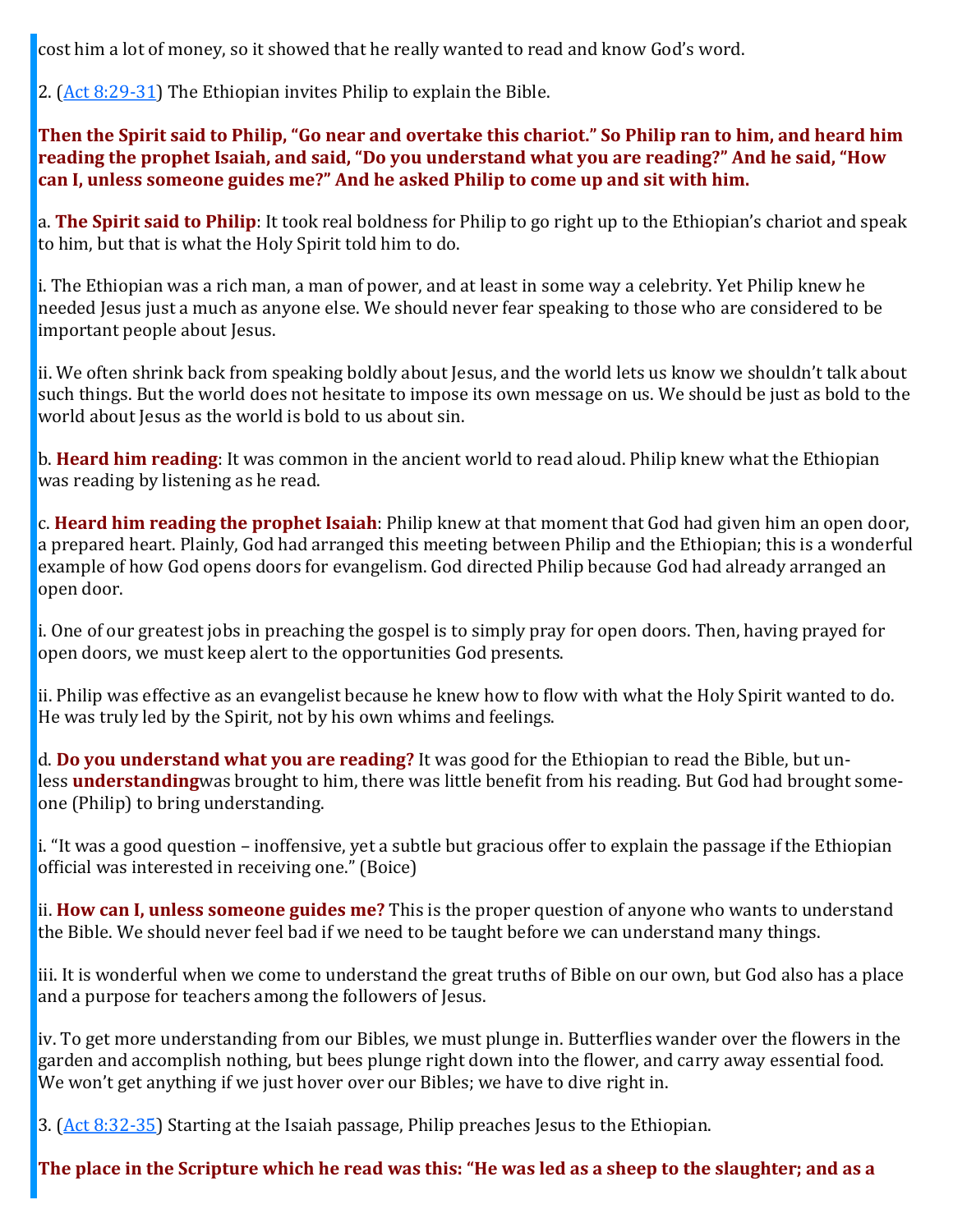**lamb before its shearer** *is* **silent, so He opened not His mouth. In His humiliation His justice was taken away, and who will declare His generation? For His life is taken from the earth." So the eunuch answered Philip and said, "I ask you, of whom does the prophet say this, of himself or of some other man?" Then Philip opened his mouth, and beginning at this Scripture, preached Jesus to him.**

a. **He was led as sheep to the slaughter**: In God's wonderful planning, the Ethiopian was reading the amazing and specific prophecies in **[Isaiah 53](https://www.blueletterbible.org/kjv/isaiah/53/1-12/s_732001)** describing the sacrificial, sin-bearing work of the Messiah to come.

b. **I ask you, of whom does the prophet say this, of himself or of some other man?** Regarding this passage from [Isaiah 53:7](https://www.blueletterbible.org/kjv/isaiah/53/7-8/s_732007)-8, the Jews of that day had different ways they understood the identity of this suffering servant.

· Some thought the suffering servant was the nation of Israel itself, as Israel had suffered greatly in wars, exile, and persecution.

· Some thought the suffering servant was Isaiah writing about himself.

· Some thought the suffering servant was the Messiah, but they found this hard to accept, because they didn't want to think of the Messiah suffering.

c. **Beginning at this Scripture**: Philip talked about more than this passage from Isaiah, but he started there. He began at common ground with the Ethiopian, but made his way to talking about Jesus. It was easy to talk about Jesus **beginning at this Scripture**.

i. Because the whole Bible points to Jesus in one way or another, we really can begin at any passage and find where it leads to Jesus.

d. **Preached Jesus to him**: Philip's effective preaching consisted in explaining *who Jesus was* (**like a lamb... preached Jesus**) and *what He has done for us* (**He was led as a sheep to the slaughter**). Explaining who Jesus is and what He has done for us is the essence of the gospel.

i. Too many preachers today focus on what we must do for God, but the gospel begins with and is founded upon what God has done for us in Jesus Christ.

ii. Philip preached Christ in Samaria ([Acts 8:5\)](https://www.blueletterbible.org/kjv/acts/8/5/s_1026005) and he **preached Jesus to** this Ethiopian. We can be sure it was the same Jesus he preached in Jerusalem. He didn't need a different Jesus or a different message for different audiences.

4. ([Act 8:36](https://www.blueletterbible.org/kjv/acts/8/36-38/s_1026036)-38) The Ethiopian believes and is baptized.

**Now as they went down the road, they came to some water. And the eunuch said, "See,** *here is* **water. What hinders me from being baptized?" Then Philip said, "If you believe with all your heart, you may." And he answered and said, "I believe that Jesus Christ is the Son of God." So he commanded the chariot to stand still. And both Philip and the eunuch went down into the water, and he baptized him.**

a. **And the Eunuch said**: The Ethiopian himself was ready to respond to the gospel. This was a work of the Holy Spirit, not a tribute to Philip's salesmanship.

b. **See, here is water. What hinders me from being baptized?** This shows that the Ethiopian did in fact believe, and that he wanted to be baptized to declare his belief. He saw the truth of God and knew that it was *for him*.

i. "Maybe Philip even ended his explanation of the gospel with an appeal for baptism like Peter did at Pentecost." (Hughes)